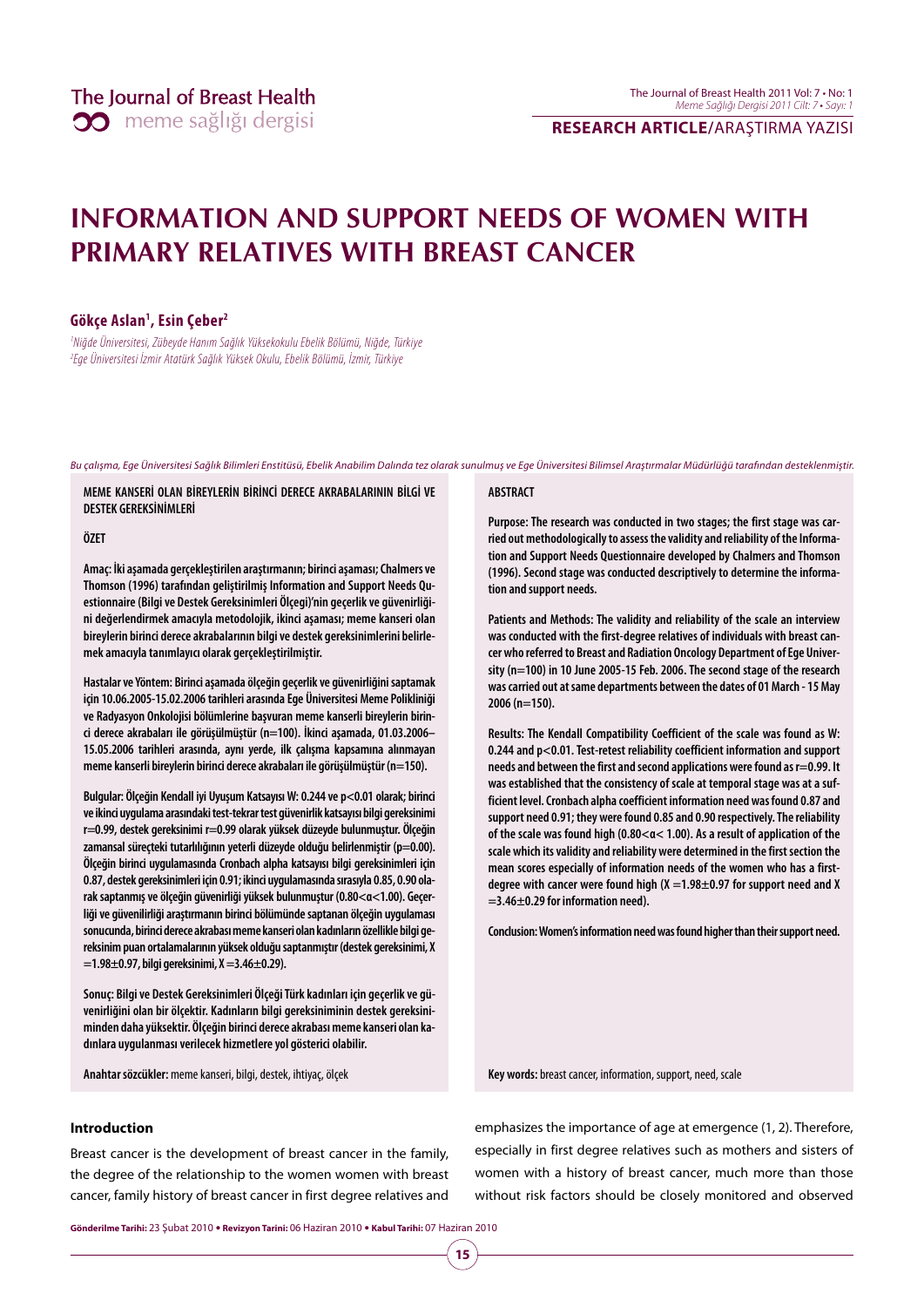## The Journal of Breast Health **00** meme sağlığı dergisi

(3,4). women who have breast cancer in their families can live in fear and anxiety, and are adversely affected by reflecting on this, so the diagnosis of breast cancer is emphasized as a family disease (5,6). Therefore, first-degree relatives of breast cancer patients share their experiences with breast cancer patients and they themselves are considered at risk (5,7). Rees and Bath expressed that correct perception of individual risk and compliance practices, and early diagnosis is effective in reducing the fears and anxiety (5,6). Thus, first-degree relatives of patients with breast cancer must be identified so their needs can be met through information, education and support. (3).

In our country, studies have generally examined the needs of individuals with breast cancer (2) or the education given to women with breast cancer (7), but the genetic aspects of the individual's first-degree female relatives with breast cancer risk will determine the needs of the Turkish reliability and validity of a scale used was detected. In this context, the main purpose of the study, women with breast cancer information and support needs of first-degree female relatives to measure developed by Chalmers and Thomson Information and Support Needs Questionnaire to determine the reliability and validity of Turkish version. In addition, this study, the scale included in the study area by the operation of the firstdegree relatives of breast cancer in women with breast cancer to determine the needs for the information and support.

## **Material and Methods**

**Research type:** Two-stage research, the first phase is the Information and Support Needs Questionnaire to assess the validity and reliability of the methodology and the second phase a descriptive study was conducted to determine the information and support needs of the first degree relatives of individuals with breast cancer.

**Location of the study, the universe and sample:** The data Ege University Department of Breast (DB) and Department of Radiation Oncology (DRO) was carried out by conducting face to face interviews.

The first stage of the study and the example of the methodological part of the universe; 10.04.2005-15.11.2005 DRO between DB and consisted of first-degree relatives of women admitted with a diagnosis of breast cancer. Validity and reliability of the scale used in this study to determine the sample size of the first chapter, on the basis of the number of scale items, item number at least three times the number of samples is planned to be taken. In this direction, scale, 29 items of the scale is the Turkish version of the planned implementation of at least 87 people, who agreed to participate in research study at the end of the scale, was applied to 100 people.

The second phase of the study tested the validity and reliability of the Information and Support Needs Questionnaire field application was carried out between 01.12.2006-15.05.2006. Between



**Figure 1.** "First-degree relatives of individuals with breast cancer information and support needs scale" run of the validity of the flow chart

these dates, question forms the DB and DRO are first-degree female relatives of women with breast cancer admitted to the center of all of the applied sampling only since.

**Data collection:** Data collection of socio-demographic features of women by a questionnaire consisting of 37 questions and "Firstdegree relatives of individuals with breast cancer information and support needs scale" was used in two forms. Data collection phase took 13 months.

**First-degree relatives of individuals with breast cancer information and support on the scale of needs;** In 1996, Chalmers and Thomson (8) and developed by the work done by researchers with the same 2001 (9), and in 2003 (10) re-arranged. Breast cancer information and support needs of individuals including relatives of the scale consist of 29 items. Likert-type scaling method was used in the scale. 4 'ranging from"0" (the most important (4), important (3), somewhat important (2), junk (1), is not suitable (0) ratings are based on the information requirements, the results are evaluated. Support the requirements to be met, ranging from"0" from the"4"to (completely (4), fairly (3), little (2), no (1), is not suitable (0) ratings are based on the results evaluated.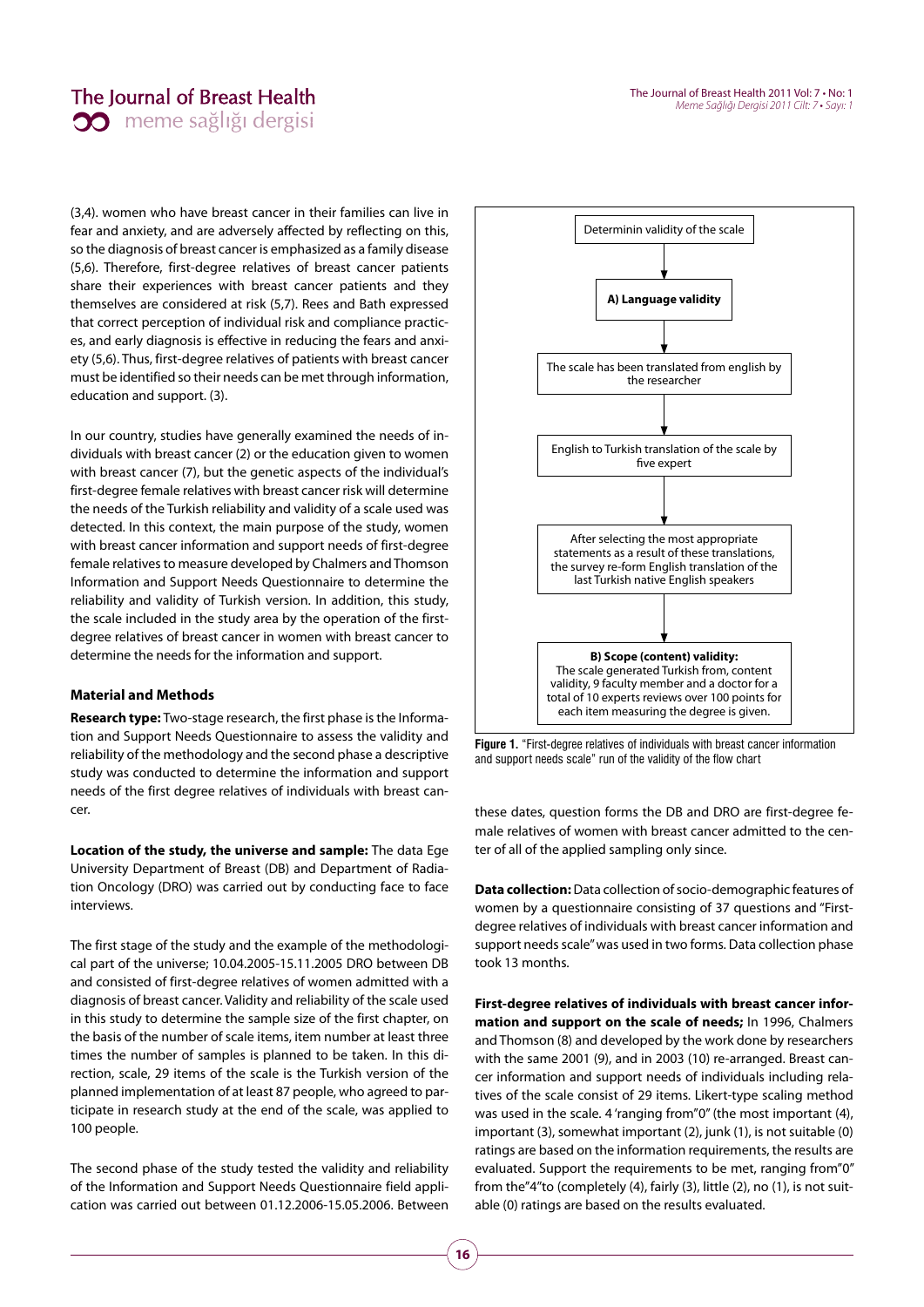## The Journal of Breast Health **00** meme sağlığı dergisi

**Evaluation of data:** first-degree relatives of breast cancer information and support needs of individuals used for the validity of the scale (Figure 1) and reliability (Figure 2) to operate on the flow chart of the operations is given. For the computer analysis of data obtained from the research Statistical Package for Social Science (SPSS) was 13.0 package programs.

**Determining the validity of the scale: Language validity,** the study used 'Information and Support Needs Scale' for the adaptation of the Turkish community in the first phase of research is to test the validity of the scale was carried out in studies on the validity of the language. First, the scale has been translated from English by the researcher. Then, who knows the scale of the two languages (Turkish, English), four experts have been translated from English by a faculty member and an expert physician. After selecting the most appropriate statements as a result of these translations, the survey re-form English translation of the last Turkish native English speakers and providing education in both languages were made by an expert. First degree relatives of individuals with back translation of Breast Cancer-Specific Information and Support Needs Questionnaire made the necessary corrections in comparison with the original scale and the scale was finalized.

Scope (content) validity, the scale generated Turkish form, content validity, 9 faculty members and by a doctor for a total of 10 experts reviews over 100 points for each item measuring the degree is given. Kendall Coefficient of Concordance (W) was used to make the terms more understandable.s; the scale a result of recommendations made by the experts was finalized.

**The scale reliability determination:** the scale, the reliability determination, test-retest reliability, Pearson's Product Moment Correlation technique, internal consistency 'Cronbach's Alpha Analysis', 'Total Score Correlation technique ", Two Half Test Reliability ", Guttman Splitt-half 'and the' Spearman-Brown reliability coefficients were used.

**Ethics in research:** During the planning stage of the research, Ege University Izmir Ataturk School of Health Research Committee, Consultation and approval from the ethics committee, for the conduct of the Faculty, the official was allowed. The aim of the research provides information about women in the study, volunteers participated in and received verbal permission.

## **Results**

Validity and reliability of the women in work ( $n = 100$ ) were 15% of the 35-39 age group, the mean age was  $14.63 \pm 38.29$  (min: 15, max: 70), 57% were married, 56% of the high school graduates, 60% work, 41% were housewives. 49% of the income levels of women at expense of income as stated. 71% and 43% of women with breast cancer in the child's mother was found to be relatives.

**Findings concerning the validity of the scale:** Content validity of ten experts consulted for the 'Information and Support Needs



**Figure 2.** "First-degree relatives of individuals with breast cancer information and support needs scale" run of the reliability of the flow chart.

Questionnaire ' items from the lowest and the highest scores and the mean scores of items were examined in the average score of expert opinions, the lowest average score of 20th item (Reminders for breast self-examinations (ie, sent out in the mail or by telephone) ( $X = 77 \pm 7.29$ ), the highest average score in the 14th substance (information about possible risk factors in breast cancer (eg, oil-rich diet, such as hormone replacement therapy)  $(X = 99 \pm 1)$ 3.16), respectively. Kendall Coefficient of Concordance analysis of the expert opinion of a good harmonization W: 0244 and p <0.01 was obtained.

**The findings concerning the reliability of the scale**: Information and Support Needs Questionnaire between the first and second applications of the test-retest reliability coefficient of  $r = 0.99$ the need for information, support requirement  $r = 0.99$ , respectively (Table 1). Information and Support Needs Questionnaire temporal consistency of the process were significantly ( $p = 0.00$ ).

Information and Support Needs Questionnaire for both the first and second applications, information and support needs of highlevel Guttman Split-half, Spearman-Brown reliability Cronbach's

|     |  | D                                       |  | р |  |
|-----|--|-----------------------------------------|--|---|--|
| 100 |  | $0.99$ $0.00$ $0.99$ $0.00$             |  |   |  |
| 100 |  |                                         |  |   |  |
|     |  | INI-Information Noode CNI-Cunnort Noode |  |   |  |

IN: Information Needs - SN: Support Needs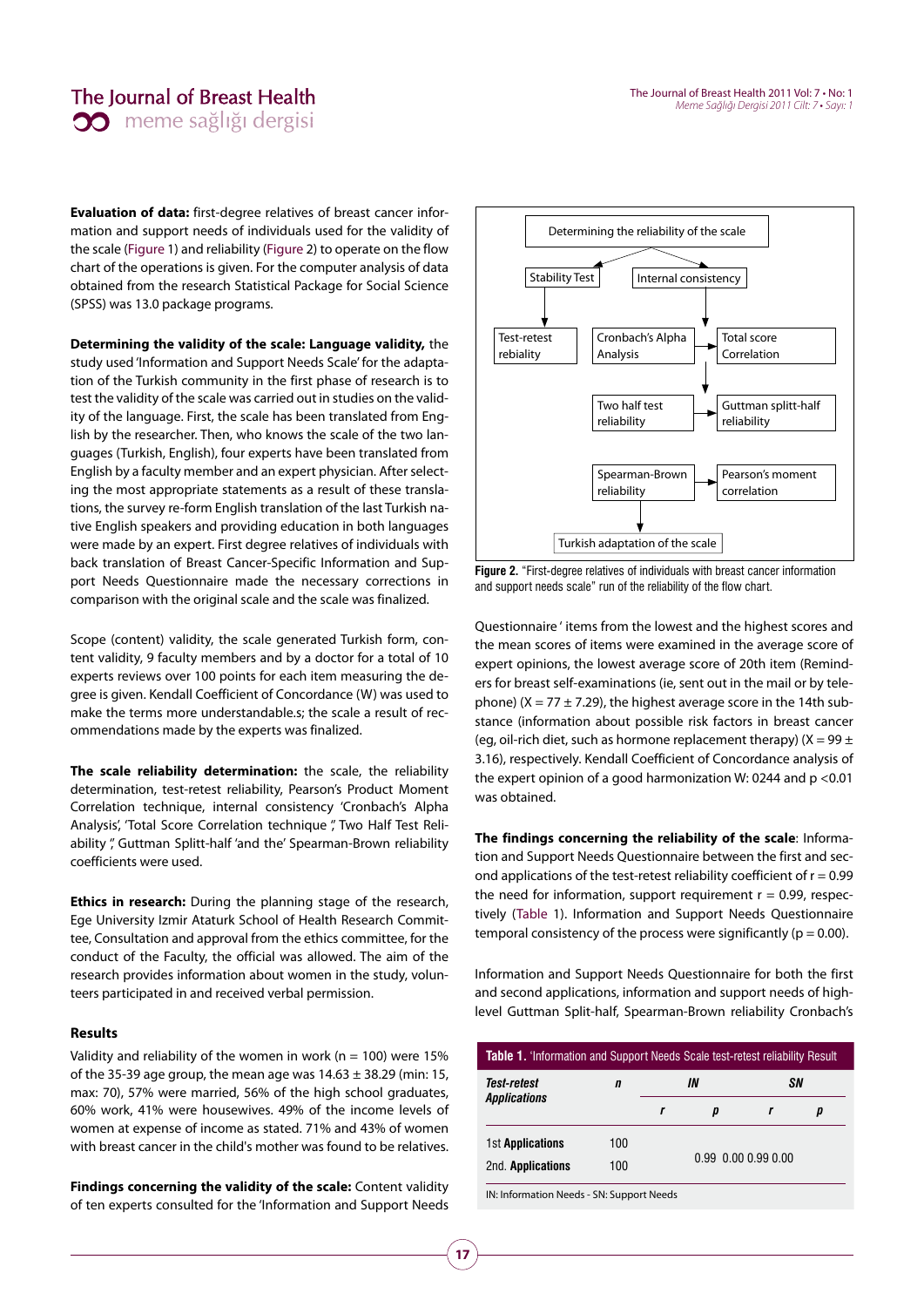

**Graphic 1.** 'Information and Support Needs Scale Correlation Chart of the First and Second Application Article.

alpha and correlation coefficients were obtained. Information and Support Needs Questionnaire consistent with each other in terms of two halves of the information and support needs and high reliability was found to be separate. First practice, Guttman splithalf reliability coefficient of 0.75 need for information, support requirement 0.84, the correlation between two semi-information requirement 0.60, 0.78 need for support, information need of the Spearman-Brown reliability coefficient of 0.75, 0.87 support requirement, 15-point first-half Cronbach alpha value of the information requirement 0.75, 0.84 and 14-item 2 support is needed Cronbach alpha value of 0.84 part requirement information, support requirement was found to be 0.88.

Information and Support Needs Questionnaire Cronbach's alpha coefficient was calculated for the Likert-type scale. Information and Support Needs Questionnaire 0.87 for the first practice, Cronbach alpha coefficient information requirements, support requirements, 0.91, 0.85 for the second application, information requirements, support requirements were found to be 0.90. Accordingly, first-degree relatives of individuals with breast cancerspecific Information and Support Needs Questionnaire reliability levels were high (0.80  $\leq \alpha \lt 1.00$ ).

**Findings about the scale internal consistency:** First-degree relatives of women with breast cancer, Information and Support Needs Scale each of the twenty-nine-item scale mean when an item and item-total correlations and alpha values, the first application of scale items (Information Needs Alpha = 0.85, Support Needs Alpha =  $0.90$ ) and the second application (Information Needs Alpha = 0.87, Support Needs Alpha = 0.91) were evaluated for the first and second application was a relationship between (Graphic 1).

**First-Degree Relative with Breast Cancer Information and Support Needs of Women on the average score Results:** The

first phase of the study, Information and Support Needs Scale for Turkish women, after the second stage, the validity and reliability of the scale, first-degree relatives of women with breast cancer in another group (150) were applied. 14% of the women were aged 40-44, mean age was 38.59 ± 14.50 (min: 15, max: 76), 59.4% third of married, 32.7% 'of them are high school graduates, 56%, 7 of them working, 38% were housewives. Women expressed that 64% of the income status of women 'income equivalent to expenses as and 72.7% of children expressed. 43.3% of the women third of his mother, 34.7% of them are sister's breast cancer, their relatives put the average duration of breast cancer diagnosis was 31.26±35.89 months. Women 62.7% of relatives of breast cancer are considered a risk to himself, while 32.7% percent stated that he did not know whether there is risk.

Table 2 shows the distribution of the mean scores of these women need to learn. Information and Support Needs Questionnaire validity and reliability study tailored to the post of Turkish women in the highest average scale score ( $X^2 = 3.78 \pm 0.41$ ) 21 times ('regular examinations of my breasts by a knowledgeable health professional (ie, physician, nurse, etc)) seems to have. The lowest average score of the scale, the need for information is  $(X = 2.90)$ ± 1.64) item 9 ('Information about my daughter's risk for breast cancer'), and 10<sup>th</sup> item (X = 2.90  $\pm$ 1.64) (' Information about how to talk with my children about their possible risks for breast cancer'), respectively. The mean total score of information needs was the  $X = 3.46 \pm 00:29$ . First-degree relatives of women with breast cancer need to support the distribution of scores is examined, the average total score of the support requirement was found to be X  $= 1.98 \pm 0.97$ . Support the need for the highest mean score (X = 1.78  $\pm$  3.55) 13<sup>th</sup> item ('Information about how to support my relative during her experience with breast cancer ') were determined. The lowest score on the need for support in the  $(X^2 = 1.40 \pm 1.10)$ 9<sup>th</sup> item ('Information about my daughter's risk for breast cancer') were determined.

## **Discussion and Conclusions**

The first phase of this study, 'Information and Support Needs Scale for Turkish women as a result of the implementation of the validity and reliability of this scale was high, and the need for information was high for first-degree relatives of women with breast cancer..

Validity, reliability of the scale is applied to women's characteristics; Chalmers (10) compared with the reliability and validity studies carried out by women, mean age, marital status and having children to each other in a similar situation, in terms of education and income level were found to be different from each other. In this situation our country and the UK's socio-cultural, socio-economic structure is thought to be due to differences..

A scale was developed in a different country, another culture is not sufficient to use the translation of one language into another language. At this stage, evaluation and analysis are needed in many (11, 12). As a result, first-degree relatives of women with breast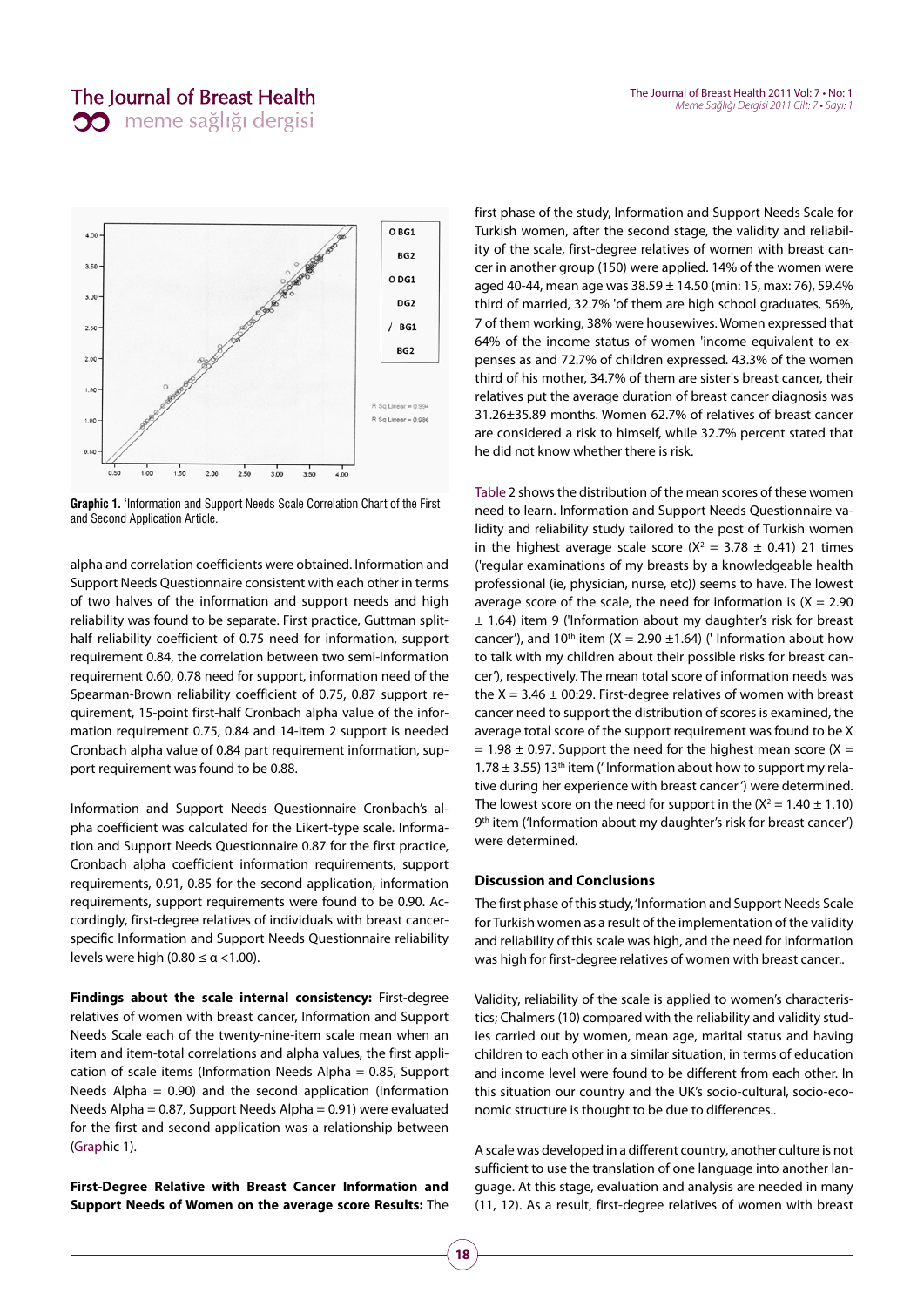# The Journal of Breast Health<br>
20 meme sağlığı dergisi

|       |                                                                                                                                                   | Information Needs $n = 150$ |      | Support Needs n=150 |      |
|-------|---------------------------------------------------------------------------------------------------------------------------------------------------|-----------------------------|------|---------------------|------|
| ltems |                                                                                                                                                   | Ort.                        | S.S  | Ort.                | S.S  |
|       | 1. Information on how to talk with my relative about her experience with<br>breast cancer                                                         | 3,72                        | 0,44 | 1,98                | 1,19 |
|       | 2. Information about what causes breast cancer                                                                                                    | 3,63                        | 0,48 | 1,95                | 0,99 |
|       | 3. Information about the treatments for breast cancer<br>(eg, radiation, chemotherapy, side effects, etc)                                         | 3,56                        | 0,61 | 1,76                | 0,93 |
|       | 4. Information about the emotional reactions of<br>women who are newly diagnosed with breast cancer                                               | 3,46                        | 0,59 | 1,70                | 0,93 |
|       | 5. Information about the emotional reactions and physical symptoms of<br>women who are undergoing treatment for breast cancer                     | 3,55                        | 0,49 | 1,76                | 0,97 |
|       | 6. Information about how to talk with my family<br>(spouse/partner, children, siblings, etc) about my relative's<br>experience with breast cancer | 3,41                        | 0,65 | 1,80                | 1,01 |
|       | 7. Information about my own personal risk for breast cancer                                                                                       | 3,52                        | 0,62 | 1,88                | 1,01 |
|       | 8. Information about how to talk with my family about my risk for<br>breast cancer                                                                | 3,58                        | 0,49 | 1,75                | 0,97 |
|       | 9. Information about my daughter's risk for breast cancer                                                                                         | 2,90                        | 1,64 | 1,40                | 1,10 |
|       | 10. Information about how to talk with my children about<br>their possible risks for breast cancer                                                | 2,90                        | 1,64 | 1,53                | 0,95 |
|       | 11. Information about changes in my health habits<br>that might lower my risk for breast cancer                                                   | 3,70                        | 0,45 | 1,84                | 0,99 |
|       | 12. Information about ways I can help to decrease my relative's suffering from breast<br>cancer                                                   | 3,58                        | 0,49 | 1,92                | 0,98 |
|       | 13. Information about how to support my relative during her experience with breast<br>cancer                                                      | 3,68                        | 0,46 | 1,98                | 0,97 |
|       | 14. Information about possible risk factors for breast cancer (eg, high-fat diet, hormone<br>replacement therapy, etc)                            | 3,68                        | 0,46 | 1,87                | 0,92 |
|       | 15. Information and demonstration of breast self-examination                                                                                      | 3,58                        | 0,49 | 1,82                | 0,92 |
|       | 16. Information about mammography screening (ie, how often I should be screened)                                                                  | 3,52                        | 0,50 | 1,74                | 0,95 |
|       | 17. Information about how to change my behavior to promote my health                                                                              | 3,42                        | 0,68 | 1,64                | 0,79 |
|       | 18. Information about genetic counseling for myself and my children                                                                               | 3,49                        | 0,50 | 1,60                | 0,83 |
|       | 19. Reminders for mammography appointments (ie, sent out in the mail or by<br>telephone)                                                          | 3,40                        | 0,75 | 1,60                | 0,85 |
|       | 20. Reminders for breast self-examinations (ie, sent out in the mail or by telephone)                                                             | 3,42                        | 0,49 | 1,48                | 0,80 |
|       | 21. Regular examinations of my breasts by a knowledgeable health professional<br>(ie, physician, nurse, etc)                                      | 3,78                        | 0,41 | 1,71                | 0,97 |
|       | 22. Support to help me carry out breast self-examination on a regular basis                                                                       | 3,49                        | 0,50 | 1,58                | 0,86 |
|       | 23. Support to help me deal with my worries about my relative's illness                                                                           | 3,53                        | 0,50 | 1,65                | 0,83 |
|       | 24. Have a knowledgeable health professional watch me do breast self-examination<br>and check whether I am doing it properly                      | 3,49                        | 0,50 | 1,72                | 0,86 |
|       | 25. Have someone to talk to about my worries about my relative with breast cancer                                                                 | 3,41                        | 0,49 | 1,70                | 0,77 |
|       | 26. Have a group to attend for support                                                                                                            | 2,98                        | 0,71 | 1,63                | 0,74 |
|       | 27. Support to help me "come to terms" with my feelings of risk for breast cancer                                                                 | 3,24                        | 0,70 | 1,56                | 0,63 |
|       | 28. Support to help develop a "plan" if I should get breast cancer                                                                                | 3,36                        | 0,77 | 1,58                | 0,66 |
|       | 29. Support to help me decrease my worries about getting breast cancer                                                                            | 3,44                        | 0,49 | 1.50                | 0,71 |
| Total |                                                                                                                                                   | 3,46                        | 0,29 | 1,71                | 0,61 |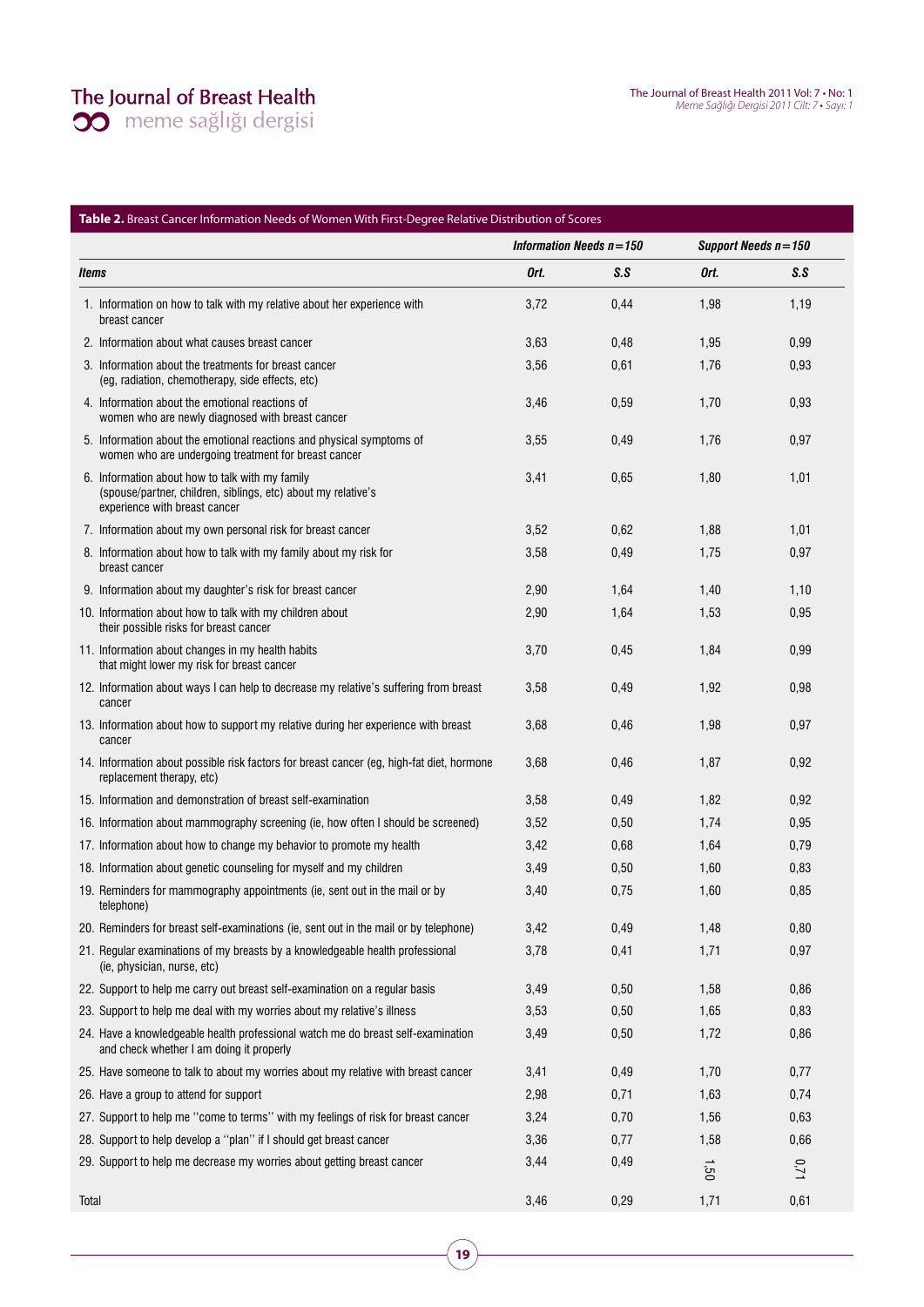cancer, Information and Support Needs Questionnaire and expert opinions that the alignment of the scale was found to be valid. As a result of the implementation of two times with 15 days of the scale reliability coefficient is high and the temporal consistency of the process was adequate. Information and Support Needs Scale single-and double the number of items consistent with each other in terms of two half of the information and support needs and high reliability were found to be separate. Cronbach alpha value of the first half for the first practice, the need for information, 0.87, 0.91 for the need for support, 0.85 for the second practice, the need for information, and support for the requirement was 0.90. Similarly, the scale is organized by Chalmers in 2001, the English version of the Cronbach alpha value of 0.92 for the need for information, the support requirement was found to be 0.91. According to the results of the study, Information and Support Needs Scale of substances consistent with each other and the same feature in their completed materials were determined to occur, the scale reliability has a high correlation which was found between the scale items.

The first phase of the study, first-degree relatives of women with breast cancer, Information and Support Needs Questionnaire has the validity and reliability study. The second stage, the scale reliability and validity for Turkish women, another group of firstdegree relatives of women with breast cancer (150) wasapplied.

Applied to the scale degrees of kinship between the relatives of women with breast cancer was examined at the highest rate of women (43.3%) of mothers with breast cancer. Similarly, Gençtürk'ün (7) study examined the degree of proximity to the relatives of women with breast cancer in 43.8% of women of the mother's with breast cancer, Chalmers et al. (10) study, 64% of the women in his mother's breast cancer was found. Çay (13) prevention and early diagnosis of cancers unique to women, the study examined the effectiveness of nurses in 55% of women ( $n = 11$ ) as a result of first-degree relatives of breast cancer supports the findings. To detect breast and cervical cancer risk groups in the Türkdemir's study 27.5% of women's of first-degree relatives of patients with cancer and cancer in 6.2% of them was found to be breast cancer (14).

All first-degree relatives of women with breast cancer are at risk for breast cancer and this is important for these women. Although the average age of women at risk for breast cancer under the age of 50 is considered (38.59  $\pm$  14:50) the women in the group of genetically high risk of breast cancer, should not ignore breast cancer information and support.t (2, 15, 16). 62.7% of women, patients with breast cancer in a family that considers itself to be a risk for the development of breast cancer in the study. Similarly, Chalmers (8) first-degree relative of a study of women with breast cancer, 41% stated that they saw themselves very much at risk. Chalmers and Thomson (9) in another study, first-degree relatives of women with breast cancer patients dealing with breast cancer; they also feel that they are at risk for breast cancer and trying to look for information on breast cancer said. The researchers, the risk of breast cancer in women, they see themselves informed about the disease, with cases of individual control and would still feel fear, says the lower level (2).

First-degree relatives of the study, 150 women with breast cancer 'Information and Support Needs Questionnaire' was applied. The highest score for the scale, the need for information and support '4 'information needs to be given the average score of women (X  $= 3.46 \pm 0.29$ ) higher mean score in the need for support (X = 1.71  $\pm$  0.61) were significantly lower. The scale is applied to different groups support the information needs of women is higher than the stated requirements (9,10). This information will be developed for first-degree relatives of women with breast cancer need to show that programs will help (2.5).

Most women need breast cancer information and support the need for breast examination. Relatives of those with breast cancer disease would like to talk about their experiences and how they could reduce their risk of breast cancer utilizinf information about changes in health habits. Chalmers, the most important information and support needs of women in the individual risk of breast cancer, breast cancer risk factors, early diagnostic methods, and noted that information on health habits that can reduce the risk of breast cancer (9,10). Sources, the emotional pain of breast cancer in women at high risk require genetic counseling, information about the prevention and detection of breast cancer, and emotional support (expressing their feelings, ensure that the specific strategies for managing stress, talking with women that are similar). coping with the loss of family members with breast cancer can mean psychological and genetic counseling to help with their decision-making is seen as helpful support. (2,17,18,19). First-degree relatives of breast cancer are women who desire education programs so they can be prepared to give priority to the issues that will be significant.

**Acknowledgment:** This study supports the Scientific Research Directorate Ege University we thank.